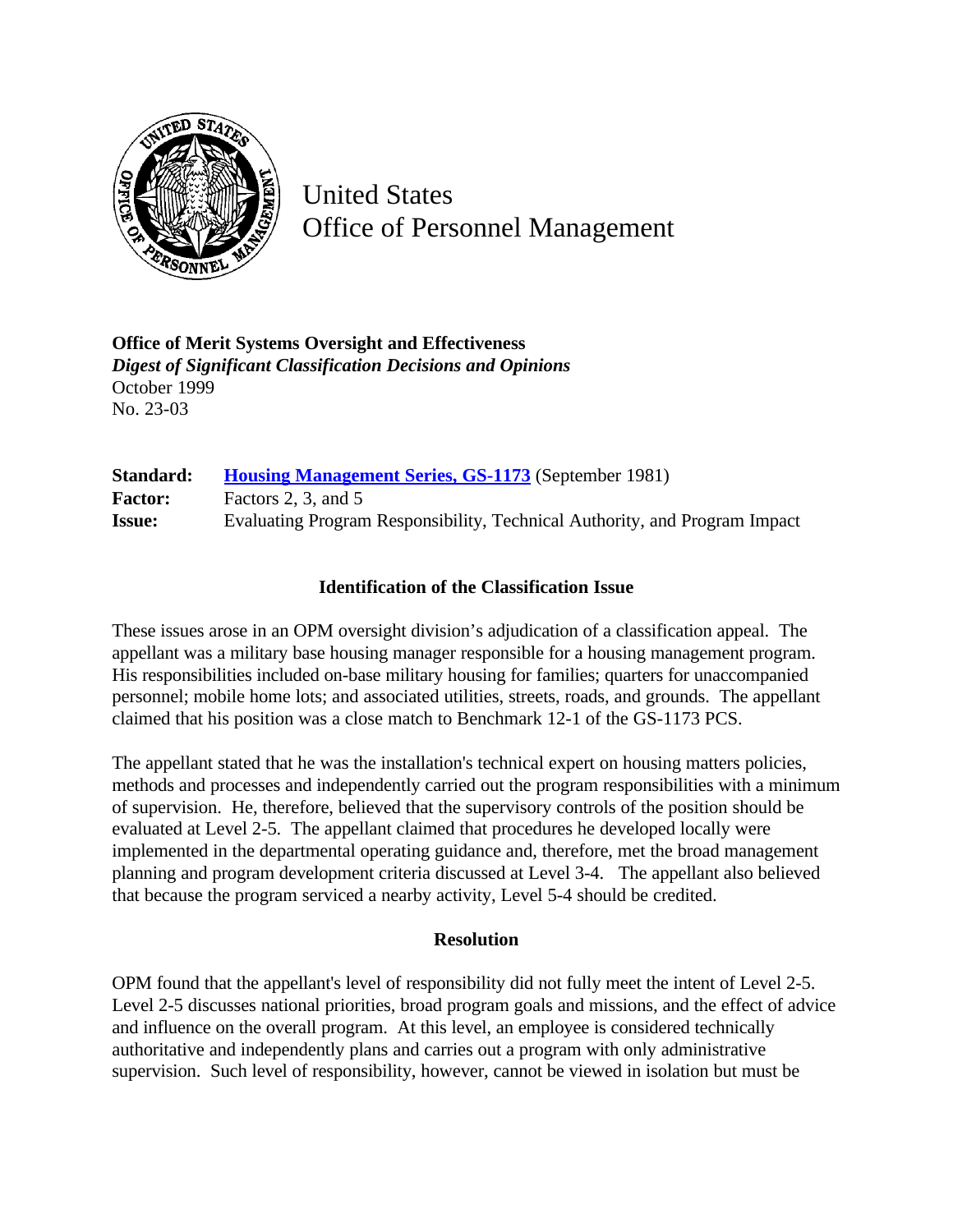considered within the context of the significance of the program or function and how much control is really left to the employee's discretion.

In this case, although the appellant worked independently and was considered the technical expert on housing matters for the installation, his assignments consisted of more than broadly defined mission statements. The appellant conducted his program within the policies, objectives, and procedures clearly established by the military Department for administering their housing program. Overall departmental facilities policy was established by a separate engineering command, which had responsibility for approving any policy changes and providing advice.

OPM also found that the supervisor's position was credited with exercising technical control over the appellant's position, and was ultimately held responsible for administration of the housing program (see Digest No.7, page 5). The appellant's organizational context fell substantially short of Benchmark 12-1 in that responsibility for major housing initiatives and other long range program changes were retained by the Department's engineering command. OPM found that Level 2-4 fully recognized the level of expertise, independence, policy interpretation, and program responsibilities typical of the appellant's position.

Regarding guidelines, OPM found that the appellant worked within a number of published regulations including Department policy and program guides and engineering command level requirements. He stated that many issues that came up affected every housing manager and he and other managers shared their solutions to particular problems. He also stated that he shared local procedures, which he developed to address specific situations, with the command level which were adopted into published operating procedures.

OPM found that the presence of an intervening command level organization that furnished some interpretation of broad policy directives prevented the appellant from being in the position of independently interpreting and developing new policy. The purpose of the command program was, in part, to establish consistent approaches to deal with the broad planning issues and housing trends found at Level 3-4. In a related appeal case, another oversight division found that the engineering command's guidance on Public-Private Venture Program initiatives precluded that activity-level housing manager position from being credited with making the *significant* interpretations and adaptations of guidelines intended at Level 3-4. While the guidelines did not address many of the day-to-day problems that occurred, they did permit a sufficient degree of flexibility for adaptation and interpretation to resolve problems typically encountered by many housing managers at the installation level. The degree of guidance the appellant was provided was more appropriately credited at Level 3-3 which adequately recognized the appellant's contribution to policy changes and procedural guidance through his comments on draft proposals and his recommendations for adopting certain procedures for handling situations common to all housing managers.

OPM also found that the primary purpose of the work was the administration, control, and management of housing related operations and activities involving facilities located at the primary